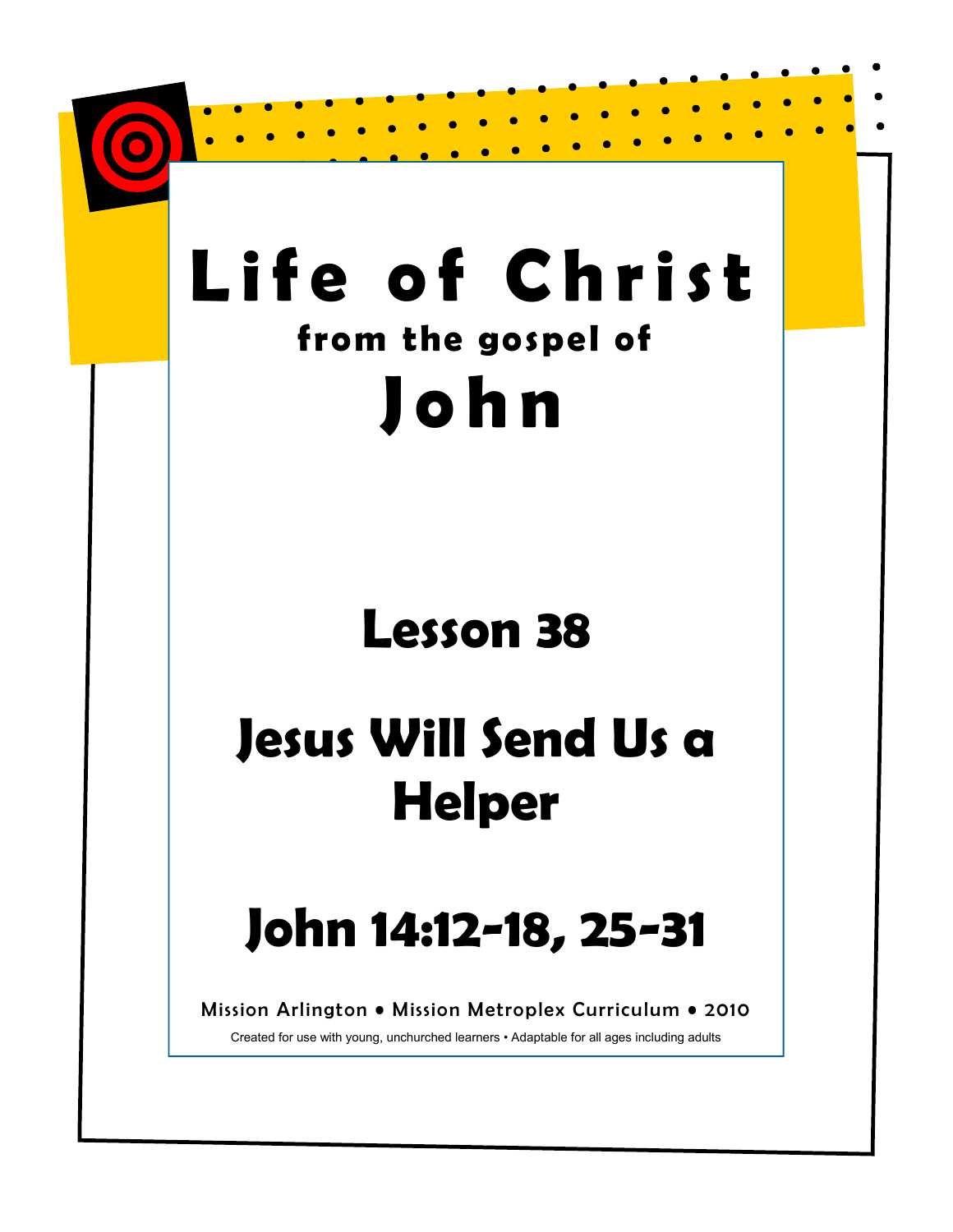# Life of Christ

#### Jesus Will Send Us a Helper John 14:12-18, 25-31

I give you peace . . . so don't be worried or afraid. John 14:27 (CEV) I give you peace, the kind of peace that only I can give. It isn't like the peace that this world can give. So don't be worried or afraid. John 14:27 (CEV) Bible Story Younger Verse Older Verse Lesson Goals The following is a summary of the Bible story to help supplement your preparation. In your personal study time, use this summary as a guide, and make notes to help you remember your plans for the lesson. Please do NOT read to the children. Have you ever had someone you cared about leave? How did you feel? Pretty sad, huh? Things felt pretty different afterwards, didn't they? It might have even been difficult to do the things you had always done, the normal things. Don't you remember that Jesus was going to leave His disciples? He was returning to heaven, He was about to die. Jesus knew that His disciples were probably going to feel a lot of what you felt when that special someone that you loved left. Jesus' disciples were very important to Him and He was very special to them. Everything they had done for the last three years, they had done with Jesus. Jesus wanted to help them. He wanted to encourage them, even before anything happened. So, while they were still in that upstairs room where they had eaten and had their feet washed, Jesus, after telling them that He would prepare a place for them in heaven, continued to reassure them. Jesus told His disciples they would still be able to communicate with Him, to talk to Him; not like they had always done, but through prayer, the way Jesus talked to God. Jesus even told them that they would be able to do even more amazing things than He had done! But how is that possible? How can imperfect men do greater things than a perfect Jesus? Jesus answered them before they could ask. Jesus' answer was this, "Because I am on my way back to God, my Father." But what does that mean? How does that explain how these eleven men could do bigger things than Jesus? Well, Jesus kept explaining! Jesus told them that He would give them everything they needed to continue working for God. Jesus also said that He would send them a Helper! What do you think that Helper might have looked like? What kind of things would this Helper do? To see that the power of God available to Jesus is also available to us. To see that believers receive the same Helper that Jesus sent to the disciples.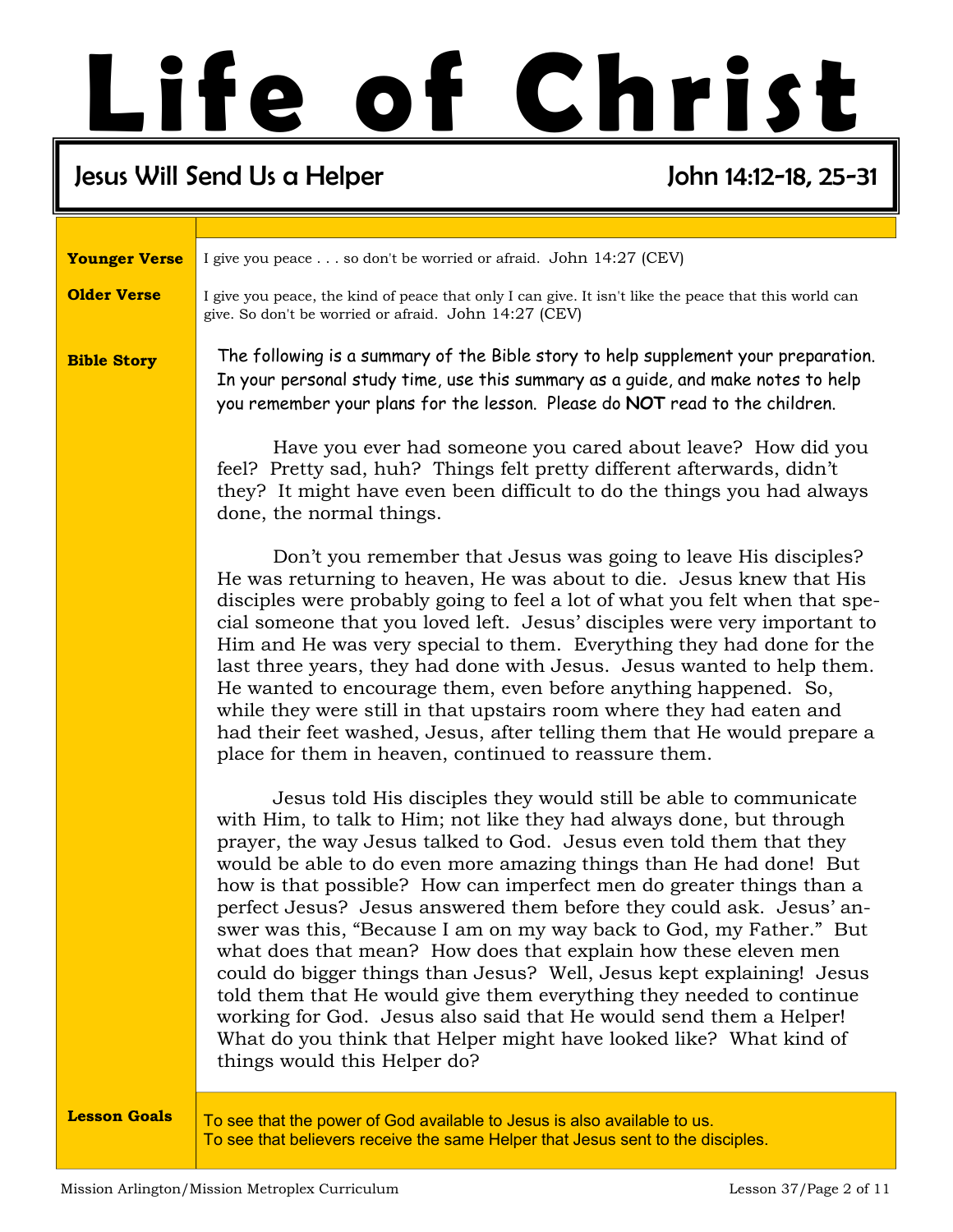| Again, leave it to Jesus to answer all the questions before the dis-   |
|------------------------------------------------------------------------|
| ciples could even think of what to ask! Jesus explained that this      |
| Helper wouldn't be someone you could see, but someone who couldn't     |
| be seen, but very real none the less - "The Spirit of Truth." Jesus    |
| would be sending them the Holy Spirit. They wouldn't be able to see    |
| the Holy Spirit, because you cannot see spirits, but they would know.  |
| How? Jesus continued explaining. Jesus said, "I'm going to ask my      |
| Father, and He will send you another Comforter - one just like me!     |
| This Helper will counsel you and strengthen you and stay with you for- |
| ever. He will teach you all things and will remind you of everything I |
| have told you!"                                                        |
|                                                                        |

 Jesus did not want His friends to worry or fret. He gave them peace. He did not give peace the way the world thinks about peace freedom from wars and trouble. Jesus gives peace deep inside. Jesus knew that His disciples would need peace deep inside because trouble was coming and Jesus didn't want them to be fearful or agitated or cowardly. And do you know what? Jesus doesn't want you to be fearful or agitated or cowardly, either. Even when there are wars and troubles, we can trust Him and not be afraid. He has sent us the Helper!

 Jesus explained, though, that this Helper would not be coming for everyone. The Helper would be coming to live inside of those people who had chosen to follow Jesus. The Helper was coming to help and give peace to and teach the ones who believed Jesus was God's Son, sent to die for their sins. What about you? Do you know that Jesus is God's Son, that He died in your place to make a way for you to be right before God? Have you trusted Him with your life, to follow Him and obey Him? If you have, then at the exact moment you believed, Jesus sent you the Helper! But if you haven't trusted, don't wait. Trust Jesus, today!

Make a toilet paper roll dove, printing the memory verse on the art paper that will cover the toilet paper roll. Practice the verse while coloring and assembling. Memory Verse **Activities** 

Prayer Time

Pray, thanking God for the Helper who is just like Jesus.

Preparing for Next Week

Lesson 39 The Vine and the Branches John 15:1-8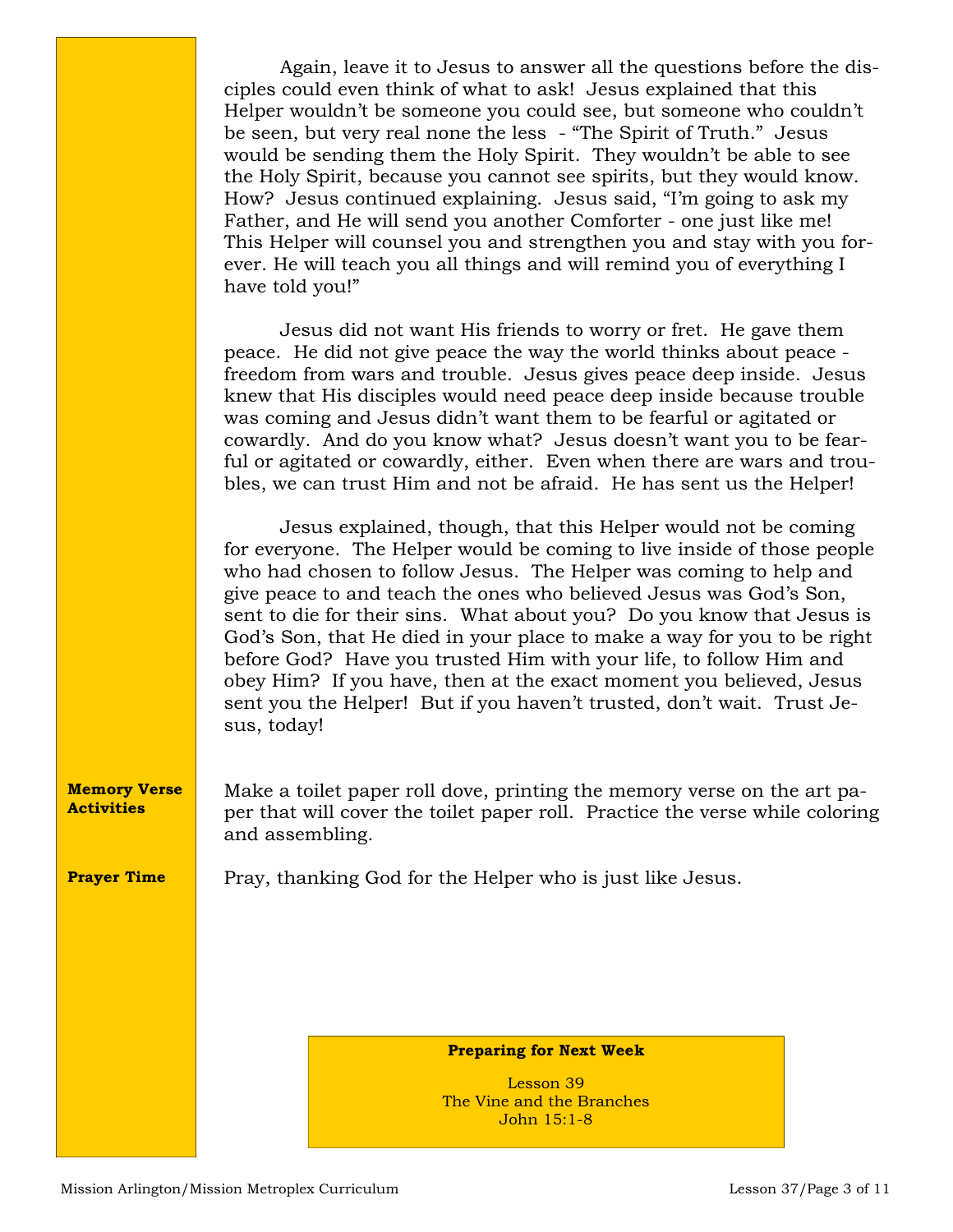### Preschool Lesson

#### A Helper

 How many of you sometimes need help with something? All of you, right? Guess what? I sometimes need help with something, too! When you usually need help, is it because you aren't tall enough to reach or because your small hands aren't big enough yet to open something? Or maybe, like me, you haven't learned how to do something that needs to be done, like repairing the car or cutting down a tree!

 Have you ever noticed, though, that sometimes we need help with other kinds of things. Maybe it is hard for you sometimes to obey your mom when she asks you to pick up your toys. Or maybe it is difficult for you not to fight with your brothers and sisters. Sometimes, I have trouble doing what is right! Does that surprise you?

 Help is on the way! God wants to help you choose the right things. And God wants to help you remember all those wonderful things He has told you in the Bible. God also wants to help you not to be worried or scared. If you trust Him, and want to obey Him, He will help you. God will help you in the morning when it is difficult to wake up. And He will help you in the afternoon when you are angry and want to yell, but when you really just need a nap. And God will help you in the evening to remember to say thank you!

Sing: "I Like to Go to Church" to the tune of "Farmer in the Dell"

 "I like to go to church, I like to go to church, I like the happy songs we sing, I like to go to church."

Pray: Thank you, God, for helping me all through the day!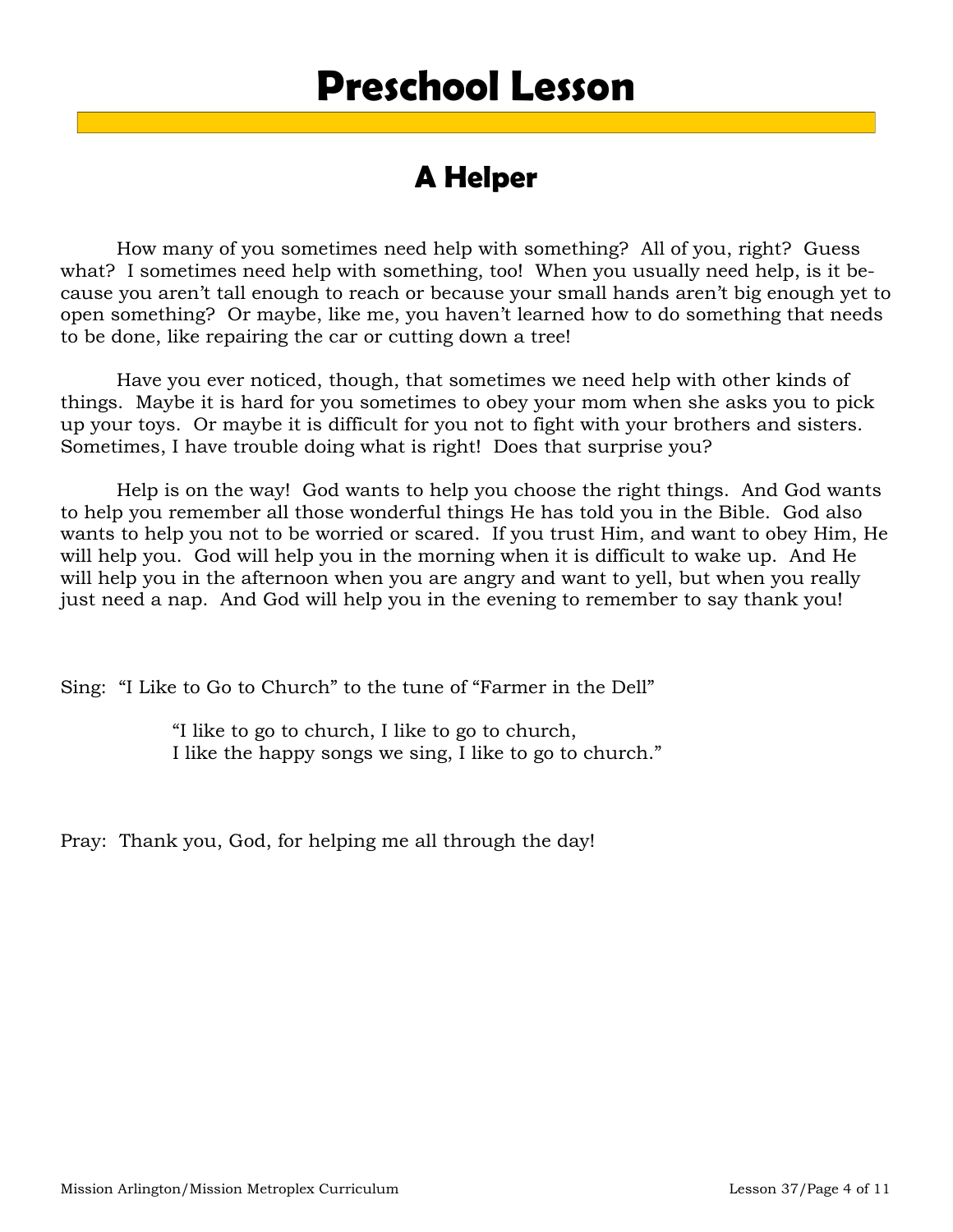# **Activities**

- Provide coloring pages and word puzzles that will enhance what you have taught today.
- Provide coloring pages of the Bible verses from John 14.
- Use various "dove" projects, explaining that doves symbolize "peace" as well as the Holy Spirit. Ideas include: origami doves, doves made with toilet paper rolls, dove mobiles, and Plaster of Paris doves.
- For more active students where the opportunity is available, play the basketball game "H-O-R-S-E" but use the letters "P-E-A-C-E."
- For older students: Talk about how one can have peace in the midst of trouble. An applicable story tells of an art contest where the artist must create a work of art that depicts peace. Many people created very serene scenes of woodland areas or beaches or churches. But there was a work of art unlike all the others, and the winner of the prize. This work of art depicted a violent storm around a rocky cliff. But peace was depicted in the small nest, on a small ledge of that rocky cliff. Perched in the nest was a mother bird sheltering her young. God wants to do this with us. He has not promised a life free of trouble, but He has promised peace and He has sent us a Helper.
- Also for older students: This would be a good time to discuss what Jesus meant by His disciples being able to do greater things than He did. The disciples has been with Jesus for three years. They had walked beside Him and talked with Him and learned from Him. But, when He returned to the Father, He would send the Helper. This Helper would not just walk with them and talk to them. This Helper would dwell in them, forever! They would have the power of God in them, not just beside them!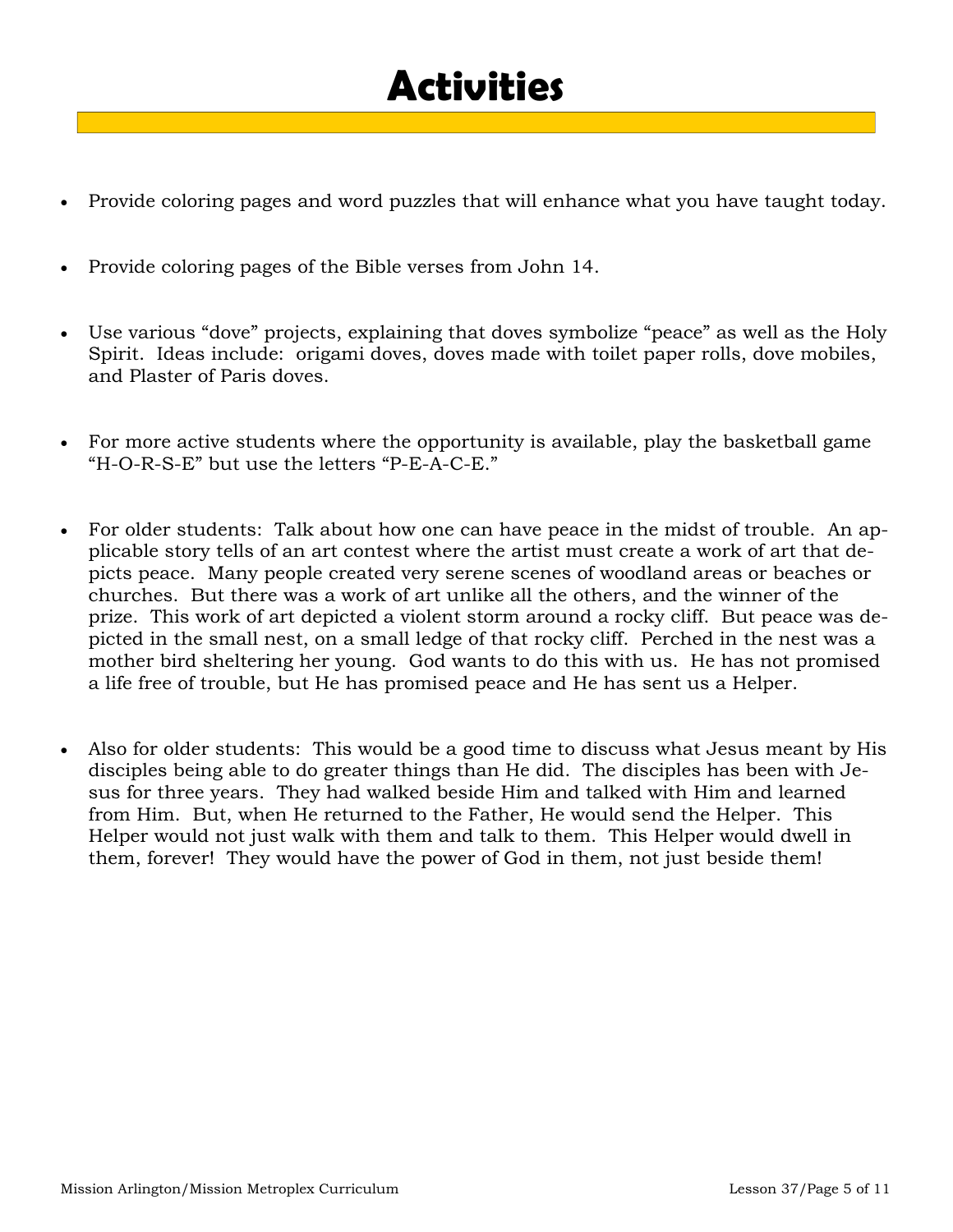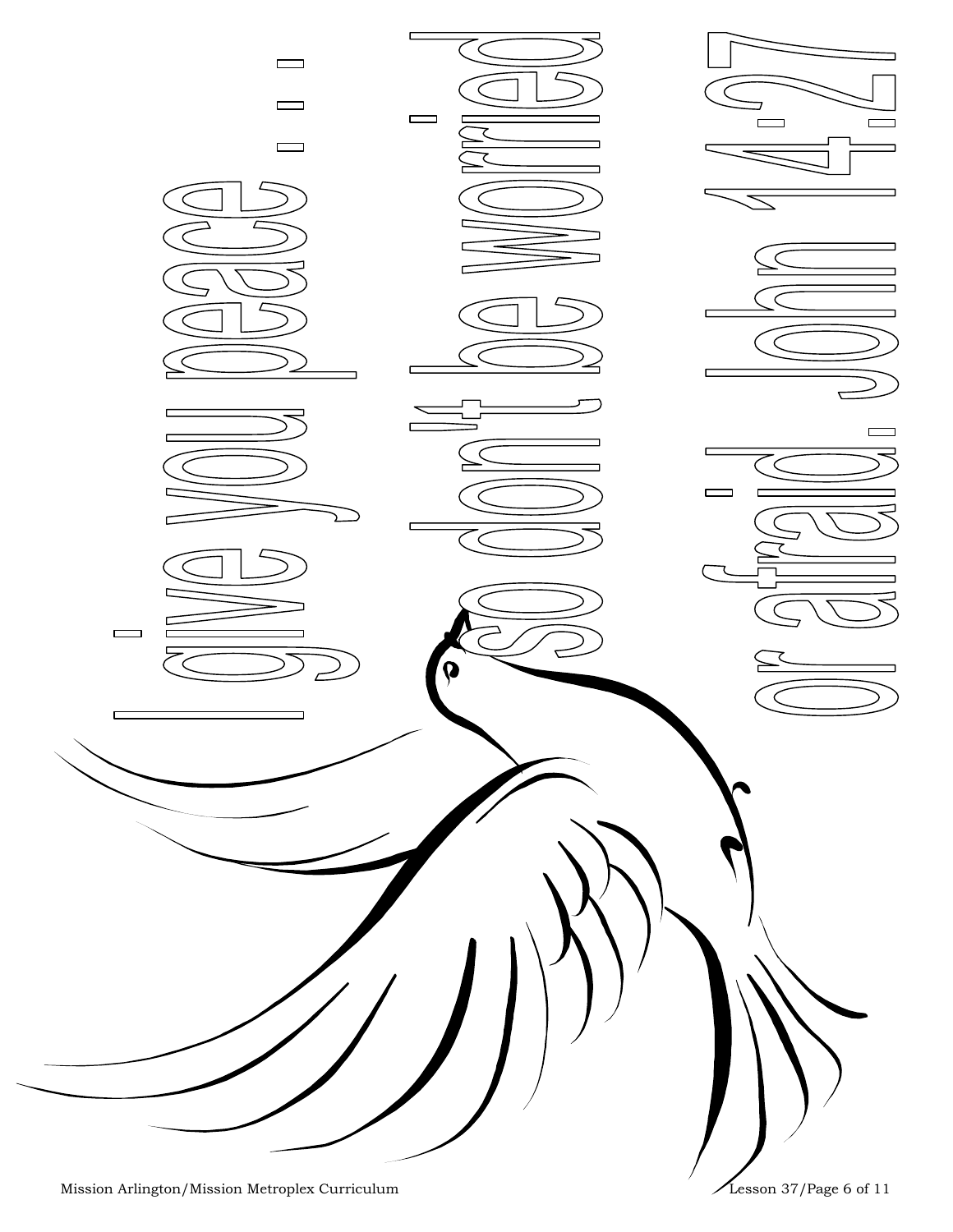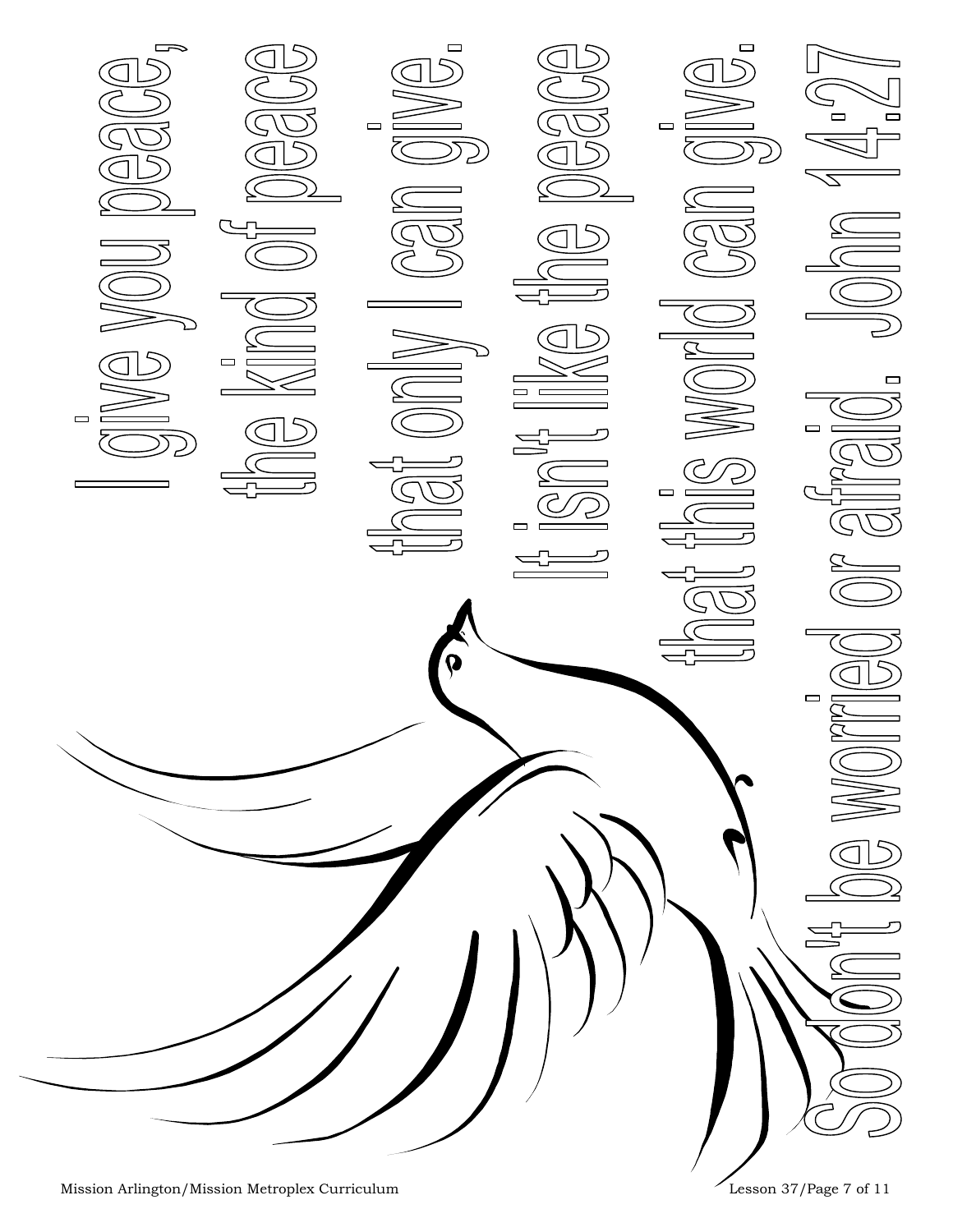#### Word Search Jesus Will Send Us a Helper

| $\mathsf S$  | E                        | L                                                                                                                         | $\subset$    | F                | M             | E             | R             | $\bigcirc$   | T                | E              | C                         | T                | $\mathsf S$                                                                                                                                                                                                                                                                                                                                                                                                                                              | $\mathsf S$   |  |
|--------------|--------------------------|---------------------------------------------------------------------------------------------------------------------------|--------------|------------------|---------------|---------------|---------------|--------------|------------------|----------------|---------------------------|------------------|----------------------------------------------------------------------------------------------------------------------------------------------------------------------------------------------------------------------------------------------------------------------------------------------------------------------------------------------------------------------------------------------------------------------------------------------------------|---------------|--|
| G            | $\mathsf{R}$             | G                                                                                                                         | $\mathbb N$  | $\mathbf{I}$     | $\mathsf N$   | $\mathsf{R}$  | $\bigcirc$    | $\mathcal M$ | E                | $\mathsf R$    | $\bigcirc$                | $\top$           | $\mathsf{P}$                                                                                                                                                                                                                                                                                                                                                                                                                                             | E             |  |
| R            | E                        | R                                                                                                                         | E            | H                | $\subset$     | А             | $\mathsf E$   | T            | $\bigcirc$       | E              | H                         | $\mathbf{I}$     | $\mathcal M$                                                                                                                                                                                                                                                                                                                                                                                                                                             | $\mathcal M$  |  |
| $\mathbf{I}$ | $\mathcal M$             | T                                                                                                                         | $\mathsf{N}$ | E                | W             | $\mathcal{D}$ | $\hbox{N}$    | $\mathbf{I}$ | ${\cal M}$       | E              | $\mathsf R$               | $\mathsf R$      | $\mathbf{I}$                                                                                                                                                                                                                                                                                                                                                                                                                                             | $\bigcirc$    |  |
| H            | $\mathbf{I}$             | $\mathsf{P}% _{0}\!\left( \mathcal{M}_{0}\right) ^{T}\!\left( \mathcal{M}_{0}\right) ^{T}\!\left( \mathcal{M}_{0}\right)$ | E            | $\subset$        | A             | E             | $\top$        | $\cup$       | $\mathsf R$      | $\mathbf{I}$   | E                         | $\mathbf{I}$     | $\top$                                                                                                                                                                                                                                                                                                                                                                                                                                                   | $\subset$     |  |
| T            | H                        | $\mathsf R$                                                                                                               | Н            | $\top$           | W             | $\beta$       | $\mathcal M$  | $\bigcirc$   | $\top$           | S              | ${\cal M}$                | $\boldsymbol{P}$ | E                                                                                                                                                                                                                                                                                                                                                                                                                                                        | L             |  |
| T            | T                        | $\bigcirc$                                                                                                                | T            | T                | ${\mathsf R}$ | $\mathsf E$   | $\forall$     | $\bigcirc$   | $\cup$           | $\bigcirc$     | $\boldsymbol{\mathsf{H}}$ | $\mathsf S$      | E                                                                                                                                                                                                                                                                                                                                                                                                                                                        | L             |  |
| $\mathbb N$  | G                        | $\top$                                                                                                                    | $\mathsf G$  | $\bigcirc$       | E             | ${\cal M}$    | $\mathsf F$   | $\mathsf S$  | E                | ${\cal M}$     | $\mathsf G$               | $\mathsf Y$      | $\mathsf{R}% _{T}=\mathsf{R}_{T}\!\left( a,b\right) ,\ \mathsf{R}_{T}=\mathsf{R}_{T}\!\left( a,b\right) ,\ \mathsf{R}_{T}=\mathsf{R}_{T}\!\left( a,b\right) ,\ \mathsf{R}_{T}=\mathsf{R}_{T}\!\left( a,b\right) ,\ \mathsf{R}_{T}=\mathsf{R}_{T}\!\left( a,b\right) ,\ \mathsf{R}_{T}=\mathsf{R}_{T}\!\left( a,b\right) ,\ \mathsf{R}_{T}=\mathsf{R}_{T}\!\left( a,b\right) ,\ \mathsf{R}_{T}=\mathsf{R}_{T}\!\left( a,b\right) ,\ \mathsf{R}_{T}=\math$ | $\mathbf{I}$  |  |
| А            | $\mathsf{N}$             | E                                                                                                                         | $\hbox{N}$   | $\mathsf Y$      | $\top$        | $\top$        | $\mathbf{l}$  | $\mathsf R$  | A                | A              | $\cal U$                  | L                | H                                                                                                                                                                                                                                                                                                                                                                                                                                                        | W             |  |
| E            | E                        | H                                                                                                                         | E            | E                | ${\mathsf R}$ | $\subset$     | H             | E            | $\hbox{N}$       | $\bigvee$      | $\bigcirc$                | $\bigcirc$       | $\top$                                                                                                                                                                                                                                                                                                                                                                                                                                                   | $\mathsf S$   |  |
| $\mathsf R$  | $\mathsf R$              | H                                                                                                                         | $\mathsf R$  | $\cup$           | $\bigcirc$    | L             | ${\mathsf R}$ | E            | $\boldsymbol{P}$ | L              | E                         | H                | Y                                                                                                                                                                                                                                                                                                                                                                                                                                                        | $\mathsf R$   |  |
| $\bigcirc$   | $\top$                   | $\mathsf F$                                                                                                               | $\top$       | L                | $\mathsf F$   | H             | $\top$        | $\mathsf S$  | $\boldsymbol{P}$ | $\mathbf{I}$   | ${\sf R}$                 | $\mathbf{I}$     | $\top$                                                                                                                                                                                                                                                                                                                                                                                                                                                   | E             |  |
| E            | $\mathsf S$              | H                                                                                                                         | $\mathsf{S}$ | H                | ${\cal M}$    | $\mathbf{I}$  | D             | $\bigcirc$   | $\top$           | Y              | $\top$                    | А                | E                                                                                                                                                                                                                                                                                                                                                                                                                                                        | ${\mathsf R}$ |  |
| $\mathcal M$ | $\overline{\phantom{a}}$ | K                                                                                                                         | L            | $\bigvee$        | $\bigcirc$    | W             | $\mathsf G$   | $\bigcirc$   | E                | $\int$         | L                         | E                | $\mathcal{D}$                                                                                                                                                                                                                                                                                                                                                                                                                                            | $\top$        |  |
| W            | D                        | $\subset$                                                                                                                 | $\top$       | $\boldsymbol{H}$ | $\subset$     | $\bigcirc$    | $\cal U$      | $\hbox{N}$   | $\mathsf{S}$     | E              | L                         | $\bigcirc$       | ${\mathsf R}$                                                                                                                                                                                                                                                                                                                                                                                                                                            | H             |  |
|              |                          | COMFORTER                                                                                                                 |              |                  |               | COUNSELOR     |               |              |                  |                |                           |                  | HELPER                                                                                                                                                                                                                                                                                                                                                                                                                                                   |               |  |
|              |                          | <b>HOLY SPIRIT</b>                                                                                                        |              |                  |               | REMIND        |               |              |                  |                |                           | SPIRIT OF TRUTH  |                                                                                                                                                                                                                                                                                                                                                                                                                                                          |               |  |
| STRENGTHEN   |                          |                                                                                                                           |              |                  |               |               |               |              |                  | <b>TEACHER</b> |                           |                  |                                                                                                                                                                                                                                                                                                                                                                                                                                                          |               |  |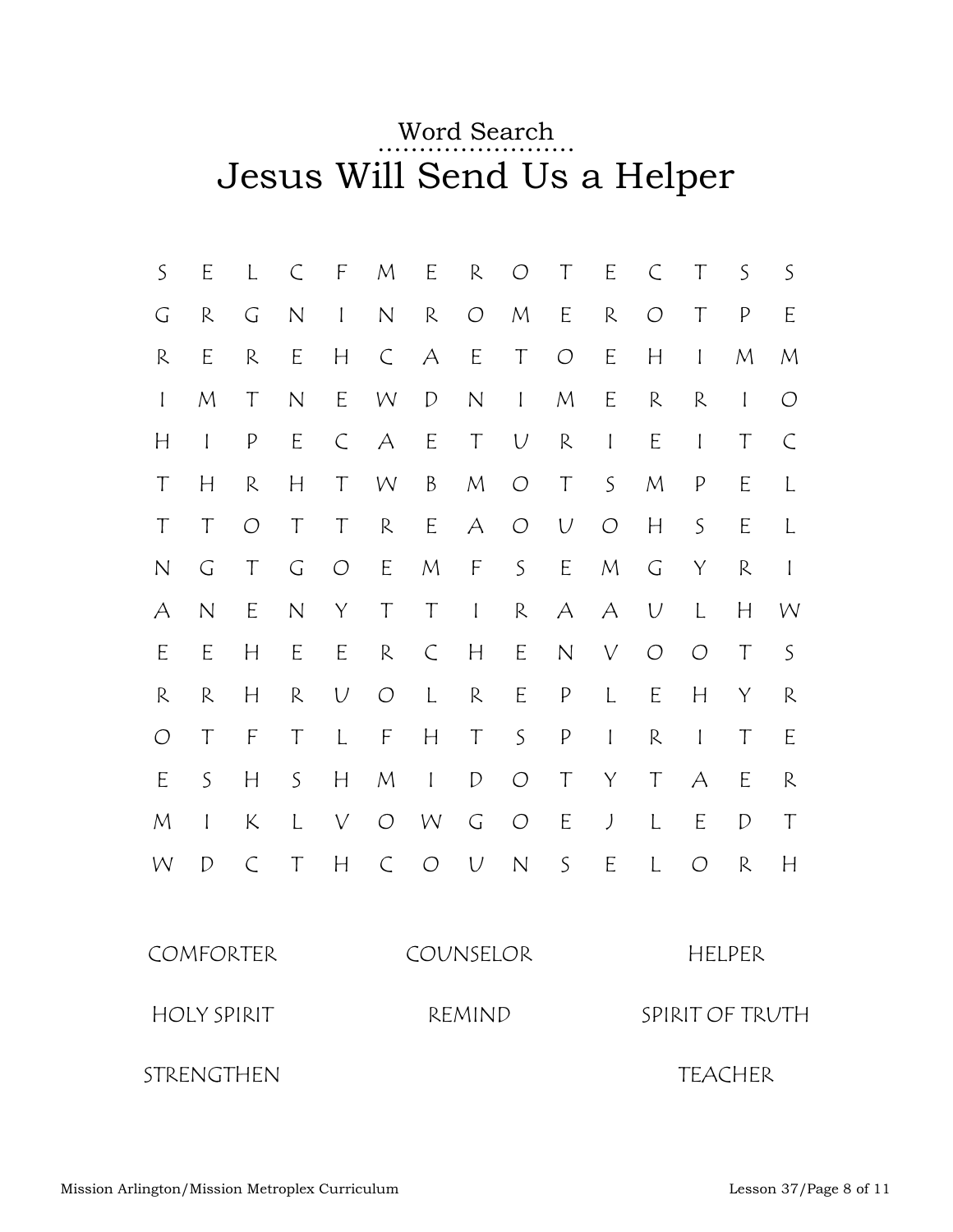#### Word Search Jesus Will Send Us a Helper

| $\mathsf S$                  | E                                                                                                                                                                                                                                                                                                                                                                                                                                                        | L                                                                                                                                                                                                                                                                                                                                                                                                                                                        | $\subset$                 | F            | $\mathcal M$ | E                        | $\mathsf R$                    | O                         | Τ                         | E            | $\subset$     | T                                                                                                             | $\mathsf S$   | $\mathsf{S}$                                                                                                                                                                                                                                                                                                                                                                                                                                             |  |
|------------------------------|----------------------------------------------------------------------------------------------------------------------------------------------------------------------------------------------------------------------------------------------------------------------------------------------------------------------------------------------------------------------------------------------------------------------------------------------------------|----------------------------------------------------------------------------------------------------------------------------------------------------------------------------------------------------------------------------------------------------------------------------------------------------------------------------------------------------------------------------------------------------------------------------------------------------------|---------------------------|--------------|--------------|--------------------------|--------------------------------|---------------------------|---------------------------|--------------|---------------|---------------------------------------------------------------------------------------------------------------|---------------|----------------------------------------------------------------------------------------------------------------------------------------------------------------------------------------------------------------------------------------------------------------------------------------------------------------------------------------------------------------------------------------------------------------------------------------------------------|--|
| G                            | $\mathsf R$                                                                                                                                                                                                                                                                                                                                                                                                                                              | G                                                                                                                                                                                                                                                                                                                                                                                                                                                        | $\mathsf{N}$              | $\mathbf{I}$ | $\mathsf{N}$ | $\mathsf R$              | $\bigcirc$                     | $\mathcal M$              | E                         | $\mathsf R$  | $\bigcirc$    | $\boldsymbol{\mathsf{T}}$                                                                                     | $\mathsf{P}$  | E                                                                                                                                                                                                                                                                                                                                                                                                                                                        |  |
| $\mathsf R$                  | E                                                                                                                                                                                                                                                                                                                                                                                                                                                        | R                                                                                                                                                                                                                                                                                                                                                                                                                                                        | E                         | $H_{\rm}$    | $\subset$    | $\overline{\mathcal{A}}$ | $\mathsf E$                    | $\boldsymbol{\mathsf{T}}$ | $\bigcirc$                | E            | H             | $\mathbf{I}$                                                                                                  | ${\cal M}$    | M                                                                                                                                                                                                                                                                                                                                                                                                                                                        |  |
| $\mathbf{I}$                 | $\mathcal M$                                                                                                                                                                                                                                                                                                                                                                                                                                             | $\top$                                                                                                                                                                                                                                                                                                                                                                                                                                                   | $\mathsf{N}$              | E            | W            | $\mathsf{D}$             | $\overline{N}$                 | $\mathbf{I}$              | $\mathcal M$              | E            | ${\sf R}$     | R                                                                                                             | $\mathbf{l}$  | O                                                                                                                                                                                                                                                                                                                                                                                                                                                        |  |
| H                            | $\overline{\phantom{a}}$                                                                                                                                                                                                                                                                                                                                                                                                                                 | $\mathsf{P}$                                                                                                                                                                                                                                                                                                                                                                                                                                             | E                         | $\subset$    | A            | E                        | $\top$                         | $\cal U$                  | ${\mathsf R}$             | $\mathbf{I}$ | E             | $\mathbf{I}$                                                                                                  | $\top$        | $\subset$                                                                                                                                                                                                                                                                                                                                                                                                                                                |  |
| $\top$                       | H                                                                                                                                                                                                                                                                                                                                                                                                                                                        | $\mathsf{R}% _{T}=\mathsf{R}_{T}\!\left( a,b\right) ,\ \mathsf{R}_{T}=\mathsf{R}_{T}\!\left( a,b\right) ,\ \mathsf{R}_{T}=\mathsf{R}_{T}\!\left( a,b\right) ,\ \mathsf{R}_{T}=\mathsf{R}_{T}\!\left( a,b\right) ,\ \mathsf{R}_{T}=\mathsf{R}_{T}\!\left( a,b\right) ,\ \mathsf{R}_{T}=\mathsf{R}_{T}\!\left( a,b\right) ,\ \mathsf{R}_{T}=\mathsf{R}_{T}\!\left( a,b\right) ,\ \mathsf{R}_{T}=\mathsf{R}_{T}\!\left( a,b\right) ,\ \mathsf{R}_{T}=\math$ | H                         | $\top$       | W            | $\beta$                  | ${\cal M}$                     | $\bigcirc$                | $\top$                    | $\mathsf{S}$ | ${\cal M}$    | $\mathsf{P}$                                                                                                  | E             | L                                                                                                                                                                                                                                                                                                                                                                                                                                                        |  |
| T                            | T                                                                                                                                                                                                                                                                                                                                                                                                                                                        | $\bigcirc$                                                                                                                                                                                                                                                                                                                                                                                                                                               | $\boldsymbol{\mathsf{T}}$ | T            | R            | E                        | A                              | $\bigcirc$                | $\cal U$                  | $\bigcirc$   | H             | $\mathsf{S}$                                                                                                  | E             | L                                                                                                                                                                                                                                                                                                                                                                                                                                                        |  |
| $\mathbb N$                  | G                                                                                                                                                                                                                                                                                                                                                                                                                                                        | $\top$                                                                                                                                                                                                                                                                                                                                                                                                                                                   | $\sqrt{a}$                | $\bigcirc$   | $\mathsf E$  | M                        | $\mathsf F$                    | $\mathsf S$               | E                         | ${\cal M}$   | $\mathsf G$   | $\mathsf{Y}$                                                                                                  | $\mathsf{R}$  | $\mathbf{I}$                                                                                                                                                                                                                                                                                                                                                                                                                                             |  |
| А                            | $\mathsf{N}$                                                                                                                                                                                                                                                                                                                                                                                                                                             | E                                                                                                                                                                                                                                                                                                                                                                                                                                                        | $\mathsf{N}$              | Y            | $\top$       | $\top$                   | $\begin{array}{c} \end{array}$ | $\mathsf{R}$              | А                         | A            | $\cal U$      | $\mathsf{L}% _{0}\left( \mathcal{A}_{0}\right) ^{\ast }=\mathsf{L}_{0}\left( \mathcal{A}_{0}\right) ^{\ast }$ | H             | W                                                                                                                                                                                                                                                                                                                                                                                                                                                        |  |
| E                            | E                                                                                                                                                                                                                                                                                                                                                                                                                                                        | H                                                                                                                                                                                                                                                                                                                                                                                                                                                        | E                         | E            | ${\sf R}$    | $\subset$                | H                              | E                         | $\mathsf{N}$              | $\bigvee$    | $\bigcirc$    | $\bigcirc$                                                                                                    | $\top$        | $\mathsf S$                                                                                                                                                                                                                                                                                                                                                                                                                                              |  |
| R                            | $\mathsf{R}% _{T}=\mathsf{R}_{T}\!\left( a,b\right) ,\ \mathsf{R}_{T}=\mathsf{R}_{T}\!\left( a,b\right) ,\ \mathsf{R}_{T}=\mathsf{R}_{T}\!\left( a,b\right) ,\ \mathsf{R}_{T}=\mathsf{R}_{T}\!\left( a,b\right) ,\ \mathsf{R}_{T}=\mathsf{R}_{T}\!\left( a,b\right) ,\ \mathsf{R}_{T}=\mathsf{R}_{T}\!\left( a,b\right) ,\ \mathsf{R}_{T}=\mathsf{R}_{T}\!\left( a,b\right) ,\ \mathsf{R}_{T}=\mathsf{R}_{T}\!\left( a,b\right) ,\ \mathsf{R}_{T}=\math$ | H                                                                                                                                                                                                                                                                                                                                                                                                                                                        | ${\mathsf R}$             | $\bigcup$    | $\circ$      | L                        | R                              | E                         | $\mathsf{P}$              | L            | $\mathsf E$   | Н                                                                                                             | $\mathsf Y$   | $\mathsf R$                                                                                                                                                                                                                                                                                                                                                                                                                                              |  |
| $\bigcirc$                   | T                                                                                                                                                                                                                                                                                                                                                                                                                                                        | F                                                                                                                                                                                                                                                                                                                                                                                                                                                        | $\boldsymbol{\mathsf{T}}$ | L            | $\mathsf F$  | H                        | $\top$                         | $\mathsf S$               | $\boldsymbol{\mathsf{P}}$ | $\mathbf{I}$ | ${\mathsf R}$ | $\mathbf{l}$                                                                                                  | $\top$        | E                                                                                                                                                                                                                                                                                                                                                                                                                                                        |  |
| E                            | $\mathsf S$                                                                                                                                                                                                                                                                                                                                                                                                                                              | H                                                                                                                                                                                                                                                                                                                                                                                                                                                        | $\mathsf{S}$              | H            | $\mathcal M$ | $\mathbf{I}$             | $\mathcal{D}$                  | $\bigcirc$                | T                         | Υ            | T             | А                                                                                                             | E             | $\mathsf{R}% _{T}=\mathsf{R}_{T}\!\left( a,b\right) ,\ \mathsf{R}_{T}=\mathsf{R}_{T}\!\left( a,b\right) ,\ \mathsf{R}_{T}=\mathsf{R}_{T}\!\left( a,b\right) ,\ \mathsf{R}_{T}=\mathsf{R}_{T}\!\left( a,b\right) ,\ \mathsf{R}_{T}=\mathsf{R}_{T}\!\left( a,b\right) ,\ \mathsf{R}_{T}=\mathsf{R}_{T}\!\left( a,b\right) ,\ \mathsf{R}_{T}=\mathsf{R}_{T}\!\left( a,b\right) ,\ \mathsf{R}_{T}=\mathsf{R}_{T}\!\left( a,b\right) ,\ \mathsf{R}_{T}=\math$ |  |
| $\mathcal M$                 | $\overline{\phantom{a}}$                                                                                                                                                                                                                                                                                                                                                                                                                                 | K                                                                                                                                                                                                                                                                                                                                                                                                                                                        | L                         | $\bigvee$    | $\bigcirc$   | W                        | $\mathsf G$                    | $\bigcirc$                | E                         | J            | L             | E                                                                                                             | $\mathcal{D}$ | T                                                                                                                                                                                                                                                                                                                                                                                                                                                        |  |
| W                            | $\mathcal{D}$                                                                                                                                                                                                                                                                                                                                                                                                                                            | $\subset$                                                                                                                                                                                                                                                                                                                                                                                                                                                | T                         | $\mathsf{H}$ | $\subset$    | $\bigcirc$               | $\bigcup$                      | $\overline{N}$            | $\mathsf{S}$              | E            | L             | $\bigcirc$                                                                                                    | R             | H                                                                                                                                                                                                                                                                                                                                                                                                                                                        |  |
|                              |                                                                                                                                                                                                                                                                                                                                                                                                                                                          |                                                                                                                                                                                                                                                                                                                                                                                                                                                          |                           |              |              |                          |                                |                           |                           |              |               |                                                                                                               |               |                                                                                                                                                                                                                                                                                                                                                                                                                                                          |  |
|                              |                                                                                                                                                                                                                                                                                                                                                                                                                                                          | COMFORTER                                                                                                                                                                                                                                                                                                                                                                                                                                                |                           |              | COUNSELOR    |                          |                                |                           |                           |              | <b>HELPER</b> |                                                                                                               |               |                                                                                                                                                                                                                                                                                                                                                                                                                                                          |  |
|                              |                                                                                                                                                                                                                                                                                                                                                                                                                                                          | <b>HOLY SPIRIT</b>                                                                                                                                                                                                                                                                                                                                                                                                                                       |                           |              |              | REMIND                   |                                |                           |                           |              |               | SPIRIT OF TRUTH                                                                                               |               |                                                                                                                                                                                                                                                                                                                                                                                                                                                          |  |
| STRENGTHEN<br><b>TEACHER</b> |                                                                                                                                                                                                                                                                                                                                                                                                                                                          |                                                                                                                                                                                                                                                                                                                                                                                                                                                          |                           |              |              |                          |                                |                           |                           |              |               |                                                                                                               |               |                                                                                                                                                                                                                                                                                                                                                                                                                                                          |  |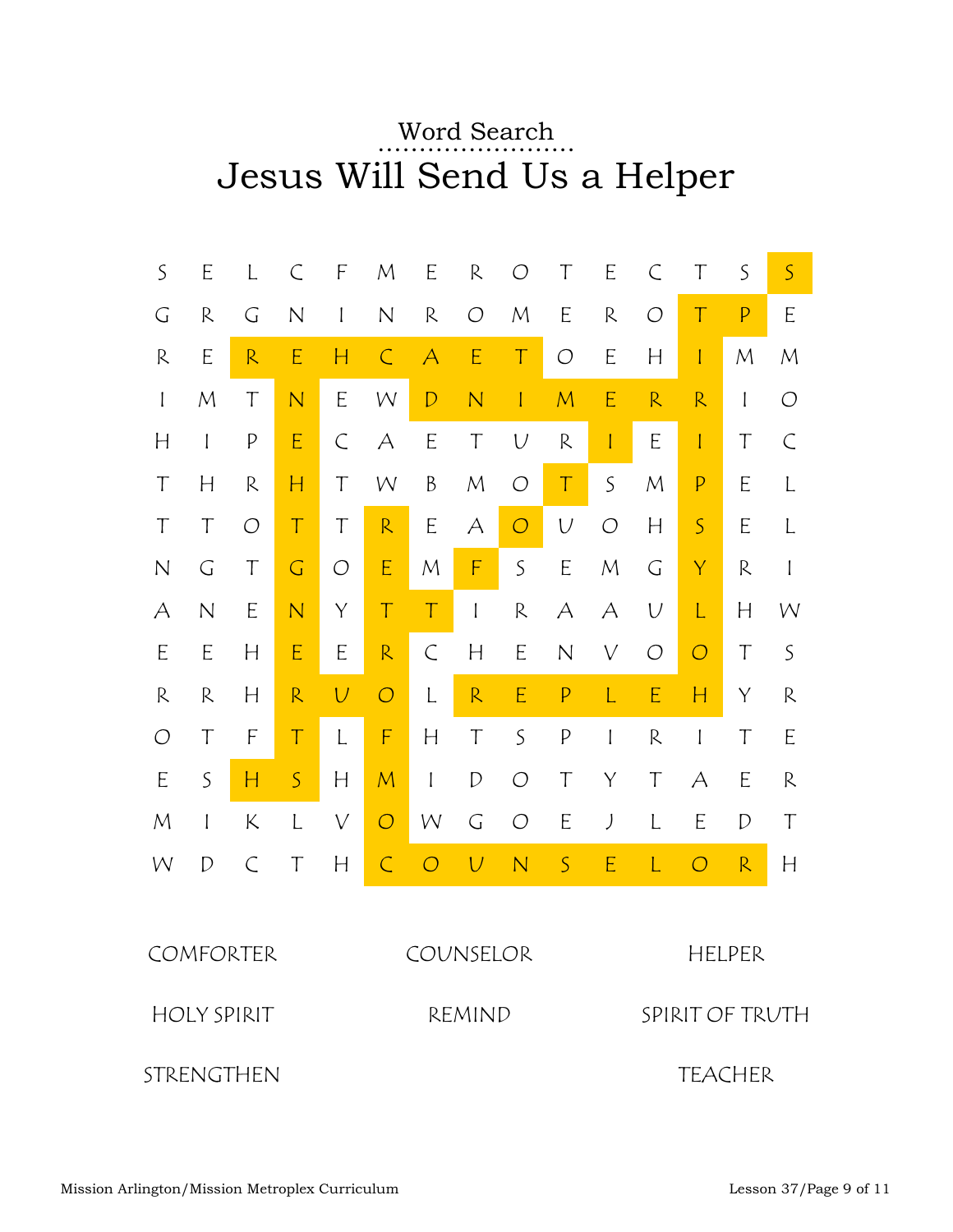## …………………... Word Search A Helper

| A                        | H           | E                   | $\mathsf{L}$                                                                                                                                                                                                                                                                                                                                                                     | $\boldsymbol{P}$ | E                         | $\mathsf R$ | W              | E            | $\mathsf R$     |  |  |
|--------------------------|-------------|---------------------|----------------------------------------------------------------------------------------------------------------------------------------------------------------------------------------------------------------------------------------------------------------------------------------------------------------------------------------------------------------------------------|------------------|---------------------------|-------------|----------------|--------------|-----------------|--|--|
| E                        | W           | $\bigcup$           | ${\cal M}$                                                                                                                                                                                                                                                                                                                                                                       | $\mathsf{S}$     | $\mathsf E$               | $\mathbf l$ | $\mathsf S$    | $\mathsf{L}$ | W               |  |  |
| $\bigcirc$               | $\subset$   | $\top$              | ${\sf R}$                                                                                                                                                                                                                                                                                                                                                                        | $\cup$           | $\mathsf{S}$              | $\top$      | $\mathsf G$    | $\bigcirc$   | ${\mathcal{D}}$ |  |  |
| H                        | $\top$      | $\mathsf{H}$        | $\begin{array}{c} \rule{0pt}{2.5ex} \rule{0pt}{2.5ex} \rule{0pt}{2.5ex} \rule{0pt}{2.5ex} \rule{0pt}{2.5ex} \rule{0pt}{2.5ex} \rule{0pt}{2.5ex} \rule{0pt}{2.5ex} \rule{0pt}{2.5ex} \rule{0pt}{2.5ex} \rule{0pt}{2.5ex} \rule{0pt}{2.5ex} \rule{0pt}{2.5ex} \rule{0pt}{2.5ex} \rule{0pt}{2.5ex} \rule{0pt}{2.5ex} \rule{0pt}{2.5ex} \rule{0pt}{2.5ex} \rule{0pt}{2.5ex} \rule{0$ | W                | $\mathsf{S}$              | $\mathsf Y$ | $\mathsf L$    | $\mathsf E$  | $\mathsf S$     |  |  |
| H                        | $\bigcirc$  | $\boldsymbol{B}$    | $\mathsf E$                                                                                                                                                                                                                                                                                                                                                                      | $\mathsf Y$      | W                         | $\int$      | ${\cal M}$     | $\mathsf E$  | $\mathsf{S}$    |  |  |
| $\overline{\mathcal{A}}$ | $\int$      | $\mathsf E$         | $\top$                                                                                                                                                                                                                                                                                                                                                                           | $\bigcirc$       | $\mathsf{S}$              | W           | $\mathsf E$    | $\mathsf R$  | H               |  |  |
| W                        | D           | $\bigcirc$          | $\mathsf{N}\xspace$                                                                                                                                                                                                                                                                                                                                                              | $\top$           | W                         | $\bigcirc$  | ${\mathsf R}$  | $\mathsf R$  | $\mathsf Y$     |  |  |
| $\boldsymbol{B}$         | $\mathsf E$ | $\mathsf{N}\xspace$ | $\mathbf{l}$                                                                                                                                                                                                                                                                                                                                                                     | $\mathcal{C}$    | $\mathsf E$               | R           | $\int$         | $\mathsf K$  | $\mathsf S$     |  |  |
| $\mathbb{H}%$            | $\mathsf S$ | $\mathsf F$         | $\bigcirc$                                                                                                                                                                                                                                                                                                                                                                       | ${\sf R}$        | ${\cal M}$                | $\forall$   | ${\mathcal D}$ | $\mathsf S$  | $\mathsf X$     |  |  |
| $\boldsymbol{\beta}$     | L           | $\mathsf E$         | $\subset$                                                                                                                                                                                                                                                                                                                                                                        | $\mathsf S$      | $\boldsymbol{\mathsf{H}}$ | A           | $\mathsf R$    | E            | $\mathsf R$     |  |  |
|                          |             |                     |                                                                                                                                                                                                                                                                                                                                                                                  |                  |                           |             |                |              |                 |  |  |
|                          | A HELPER    |                     |                                                                                                                                                                                                                                                                                                                                                                                  |                  | TRUST GOD                 |             | OBEY           |              |                 |  |  |
|                          | DON'T WORRY |                     |                                                                                                                                                                                                                                                                                                                                                                                  |                  | <b>BE NICE</b>            |             | SHARE          |              |                 |  |  |